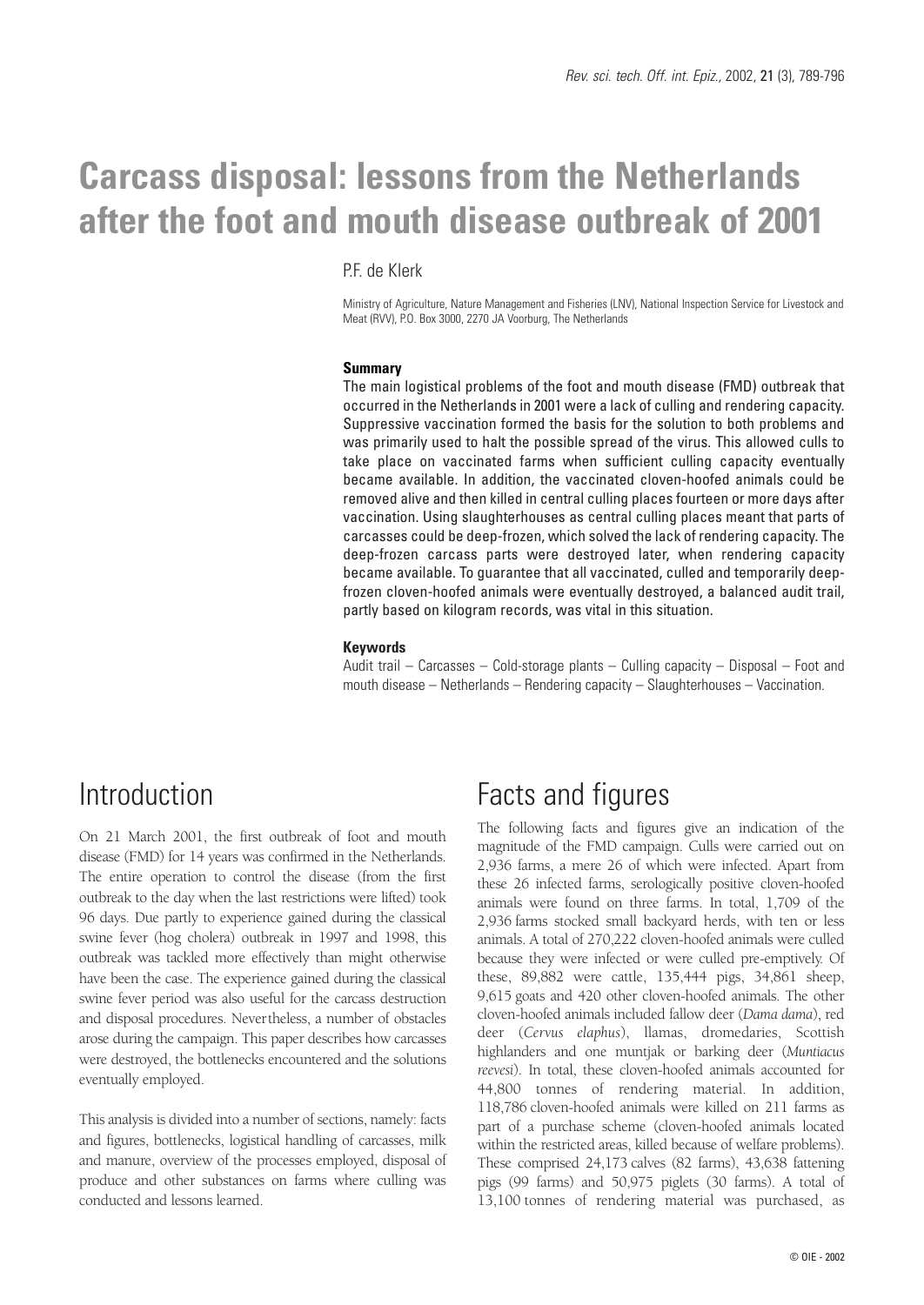follows: 5,000 tonnes from fattening pigs, 1,300 tonnes from piglets and 6,800 tonnes from calves.

During the initial period of the FMD outbreak, 15 culling teams were deployed simultaneously. However, in comparison with the culls performed during the classical swine fever episode of 1997-1998, culls on dairy farms in particular created much emotion both among farmers and the National Inspection Service for Livestock and Meat (RVV: Rijksdienst voor de keuring van Vee en Vlees) staff. Culls on these farms took more time than expected and during the course of the epidemic, the number of culling teams was raised to 40.

The Netherlands possess two rendering plants. One is situated in Burgum, in the province of Friesland, in the north of the Netherlands, the other in Son, in the province of North Brabant, in the south of the country. The two rendering plants combined have a total capacity of 21,000 tonnes per week. Every week, some 15,500 tonnes of this total capacity is used to dispose of slaughterhouse material. This leaves a capacity of 5,500 tonnes per week to control animal diseases. These 5,500 tonnes can be raised by 1,750 tonnes per week by using particular supply flows, namely disposal elsewhere of low-risk material that normally enters the rendering line.

# Bottlenecks and solutions

Two major logistical problems arose during the campaign. The first was a lack of culling capacity. By the time the culling capacity had been increased sufficiently, the second problem arose, i.e. a lack of rendering capacity. This second problem was exacerbated during the course of the outbreak because the longer an epidemic, the higher the rise in the number of clovenhoofed animals afflicted by welfare problems. The more clovenhoofed animals afflicted by welfare problems, the more these animals are offered for purchase. This again increases the demand for rendering capacity.

## **Culling capacity**

Initially, the culling capacity was insufficient to deal with all farms where pre-emptive culling was required (i.e. all farms situated within a 1-km radius around an infected farm) within 96 hours of the infection being confirmed. The solution chosen to overcome this problem was to carry out suppressive vaccination. This contained the possible spread of the virus and allowed culls on farms to be postponed until sufficient culling capacity was available (delayed destruction). Suppressive vaccination performed on farms located around infected farms also allowed all the culling capacity available to be used for culls on newly infected farms and suspected farms where clovenhoofed animals showed clinical signs of FMD.

Suppressive vaccination was initially performed in an area within a 2-km radius around infected farms (2). When new outbreaks were confirmed outside the 2-km vaccination areas, a wider vaccination area was introduced (3). This new vaccination area, North Veluwe, was contained within natural boundaries, such as rivers and railroads. Vaccination in these areas was performed from outside to inside and culling was carried out from inside to outside.

The cloven-hoofed animals on a farm were examined clinically before vaccination. Serum samples were also taken before vaccination. Sampling was carried out within a confidence level of 95% and 5% prevalence. All vaccinated cloven-hoofed animals were identified with a special mutilating earmark.

An added advantage was that vaccinated cloven-hoofed animals could be removed alive from farms 14 or more days after vaccination for killing in central culling places within the restricted area. This resulted in a substantial increase in culling capacity. During the FMD outbreak, cloven-hoofed animals (166,747 in total, i.e. 53,483 cattle, 88,267 pigs, 19,643 sheep, 5,295 goats and 59 other cloven-hoofed animals, equivalent to 27,200 tonnes) were removed alive from 1,619 farms to central culling places.

#### **Rendering capacity**

Once culling capacity was no longer a constraint, rendering capacity presented a problem. The use of available rendering capacity had to be prioritised. Priorities were fixed as follows:

– carcasses from infected farms

– carcasses from farms where cloven-hoofed animals showed clinical signs of FMD

– carcasses from farms where pre-emptive culling was performed and where there had been no suppressive vaccination

– carcasses from farms where pre-emptive culling was performed and where there had been suppressive vaccination

– carcasses from the purchase scheme (killed because of welfare problems).

Initially, the movement of all types of animals, manure and animal products was totally banned for 72 hours throughout the Netherlands. Due to the restrictions on the movement of cloven-hoofed animals, slaughterhouses were closed, resulting in a stream equivalent to zero of rendering material from the slaughterhouses. Consequently, at the start of the epidemic, more rendering capacity than usual was available for animal disease control.

Later, after suppressive vaccinations had been carried out, vaccinated cloven-hoofed animals were removed alive from farms and killed in slaughterhouses within the restricted areas. Four slaughterhouses were used for pre-emptive culling, i.e. three in Apeldoorn and one in Epe, while two slaughterhouses were used to kill the purchased cloven-hoofed animals in the restricted areas, i.e. one in Apeldoorn and one in Twello.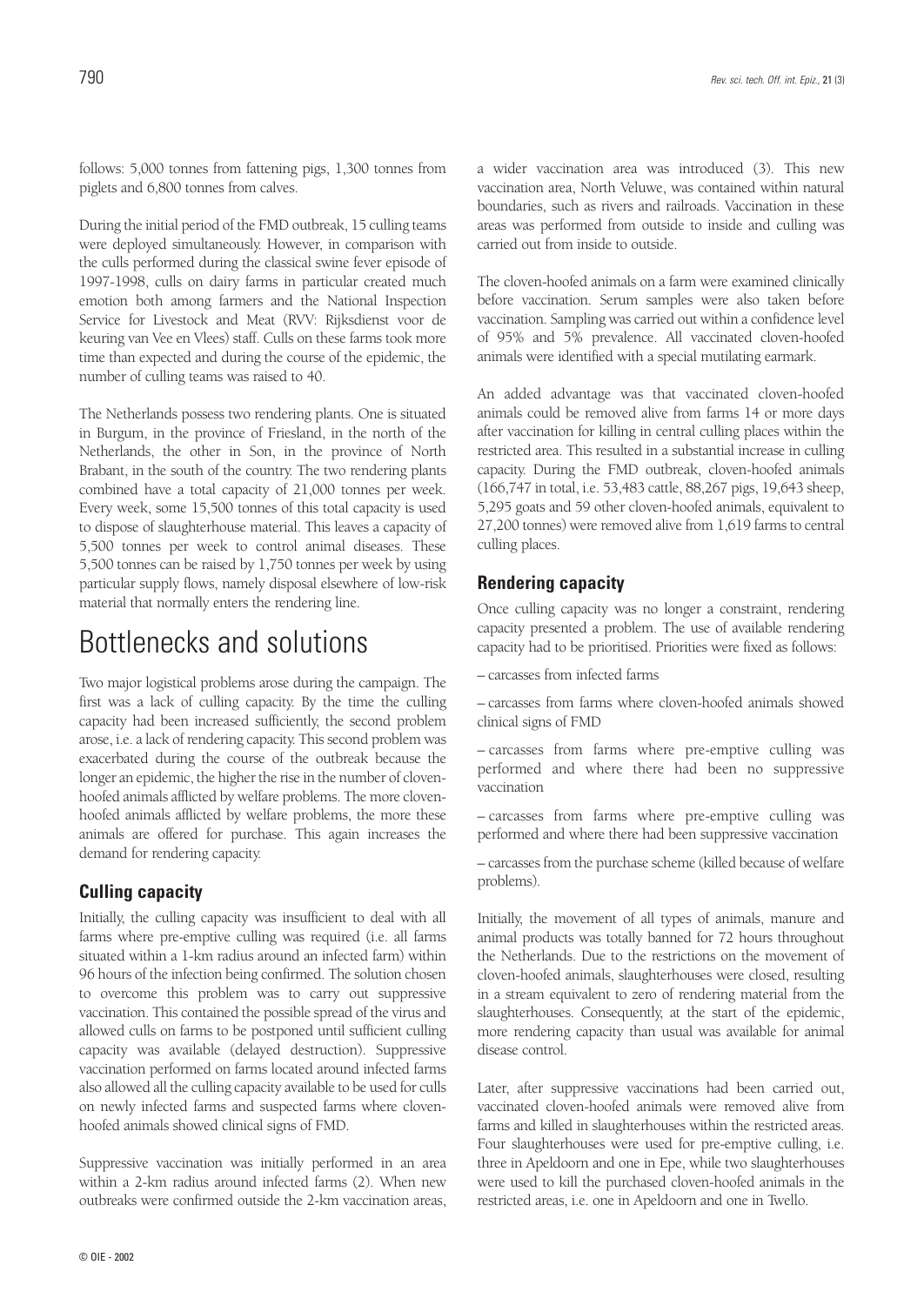Killing cloven-hoofed animals in slaughterhouses meant that large carcass parts could be deep-frozen, pending the availability of rendering capacity. A total of 13,000 tonnes of carcass material was deep-frozen. The carcasses were derived from farms where suppressive vaccination had been performed prior to pre-emptive culling. Another 4,000 tonnes of carcass material from purchase was also deep-frozen. The deep-frozen carcasses were stored temporarily in five cold-storage plants.

# Animal flows

An overview of the various logistic plans developed for the removal of cloven-hoofed animals during the FMD campaign is given below. Each flow is described separately because of the differences between the flows from infected farms, farms with pre-emptive culling (with an extra difference between suppressive-vaccination farms and farms where no suppressive vaccination had been performed) and from purchase (i.e. killing due to welfare problems).

## **Infected farms**

All cloven-hoofed animals on farms where infection was confirmed were slaughtered on the affected farm. The carcasses were loaded into rendering-plant trucks using grab-cranes. These trucks carried the carcasses to a rendering plant. At the rendering plant, the carcasses were processed into meat-andbone meal (MBM) and tallow. These end-products were then taken to an incineration plant and incinerated, some after interim storage. Manure was taken to an incineration plant, some after interim storage. Slurry either remained on the farm for at least 80 days or was taken to an incineration plant (some after interim storage) or acidified to pH<5.0. Milk was taken to a rendering plant after acidification, rendered and eventually incinerated. Any feed that might have become contaminated was also removed and incinerated. In addition, any products and implements that might have become contaminated with FMD virus and could not be disinfected were also incinerated.

## **Farms where pre-emptive culling was performed**

Two different situations existed on farms where pre-emptive culling took place, namely:

– farms where no suppressive vaccination was carried out prior to pre-emptive culling

– farms where the cloven-hoofed animals were vaccinated pending pre-emptive culling.

## Farms where no suppressive vaccination was carried out prior to pre-emptive culling

On such farms, the same rules for the removal of cloven-hoofed animals from infected farms were applied. The same rules as for infected farms also applied to the removal of milk, feed, products and implements that might have become

contaminated with FMD virus and could not be disinfected. Once serological tests proved negative (samples were taken during the pre-emptive cull), manure either had to remain on the farm for 30 days or was acidified to pH<5.0.

## Farms where suppressive vaccination was performed prior to pre-emptive culling

On these farms, vaccinated cloven-hoofed animals could be removed alive. However, this could only be done 14 or more days after these animals had been vaccinated. These clovenhoofed animals were killed at central culling places in the restricted areas. The carcasses were then taken to a rendering plant, like those of the animals killed on farms. Using slaughterhouses as central culling places enabled carcass parts to be deep-frozen after killing. The deep-frozen carcass parts could then be taken to a rendering plant for destruction when rendering capacity became available. Manure, feed, products and implements that might have become contaminated with FMD virus and could not be disinfected were dealt with in the same way as on farms where pre-emptive culling was carried out without suppressive vaccination. Milk from these farms, however, was taken to a designated dairy factory in Zwolle (situated in the surveillance zone) and specially processed at that facility.

## **Purchase of cloven-hoofed animals by the State in order to alleviate animal welfare problems**

Purchase refers to the buying and killing of cloven-hoofed animals from farms in restricted areas and on which welfare problems were found to be present. Welfare problems arose because farms could no longer remove cloven-hoofed animals due to the standstill measures applied to the restricted areas. However, farms on which pre-emptive culling was performed did not qualify for the purchase scheme. Initially, in cases where purchase was practised, cloven-hoofed animals were killed on the farms (also see above). For capacity reasons (both culling and rendering capacity), the cloven-hoofed animals were later removed from farms alive in the case of purchase. These animals were then killed in designated slaughterhouses within the restricted areas, after which carcass parts could be deepfrozen as described above. Only those animals on farms that really presented welfare problems were eligible for purchase. Welfare problems were assessed by veterinary practitioners. Standard forms were available to quantify the degree of the welfare problem. Random checks (in 10% of the cases) on the welfare assessments by veterinary practitioners were carried out by an official RVV veterinarian. To establish that the clovenhoofed animals showed no signs of FMD, clinical examinations were conducted before the animals were removed.

To minimise purchase and thus killing and destruction of cloven-hoofed animals in the restricted areas, slaughter for the domestic market was made possible as soon as European Community (EC) regulations allowed this (1). In addition to these EC regulations, final screening of these farms had to be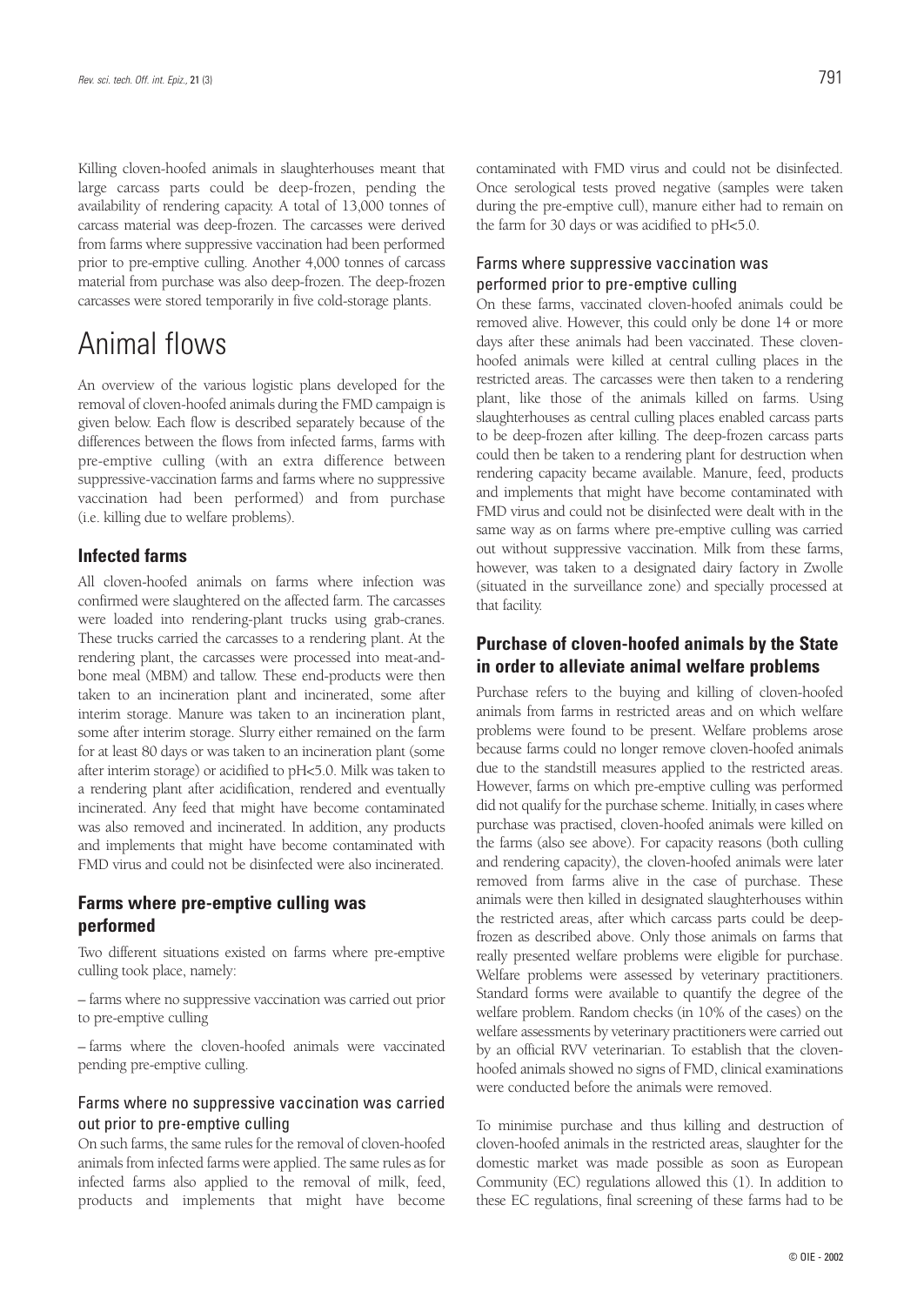completed before the cloven-hoofed animals were removed to slaughterhouses (1, 4). Meat from the slaughtered animals was marked with a national health mark. In areas where slaughter for the domestic market was possible, purchase for welfare reasons was not permitted. During the FMD outbreak, slaughter for the domestic market in the restricted areas took place in the slaughterhouses of Epe and Twello. During this period, a total of 14,053 fattening pigs were slaughtered, providing a rendering capacity savings of some 1,500 tonnes. However, this procedure failed in the case of veal calves because of market conditions. Normally up to 85% of veal is exported from the Netherlands. Demand for veal on the domestic market is insufficient to deal with an exceptional slaughter volume of veal calves. Purchase was officially stopped as soon as the slaughter of veal calves for the domestic market was permitted.

## **Carcass flow chart**

Figure 1 shows the flows of the cloven-hoofed animals or carcasses described above.

# **Carcasses**

This section presents a detailed, step-by-step description of the culling of cloven-hoofed animals and the destruction of carcasses.

## **Culling on farms**

Culls on farms were performed by culling teams, headed by an RVV veterinary co-ordinator. To guarantee a balanced audit trail, the veterinary co-ordinator checked before the cull whether the number of cloven-hoofed animals to be culled matched the number of animals valued earlier.

The culling technique used on farms was electrocution for pigs weighing over 25 kg. Both electrocution trailers and hand-held electrocution tongs were available. Pigs under 25 kg were killed by lethal injection. The injection fluid consisted of 250 mg embutramide, 50 mg mebezoniumiodide and 5 mg tetracainehydrochloride per millilitre. Adult cattle were first stunned by captive bolt, followed by a lethal injection as above. Manageable cattle were killed by administering a single lethal injection. Calves aged up to six to eight weeks were first stunned with electrocution tongs and then killed using the same lethal injection. Older calves were killed in the same way as adult cattle. Sheep and goats were stunned with electrocution tongs and then killed by injection. To kill the special cloven-hoofed animals (fallow deer, red deer, llamas, dromedaries, Scottish highlanders and a muntjak), an appeal was made to the veterinary practitioner of the farm in question and to the owner himself. They knew the reactions of these special cloven-hoofed animals best and also knew how to handle them. Wild and dangerous animals were killed with a rifle shot. The RVV veterinary co-ordinator on the farm was responsible for supervising animal welfare.



MBM: meat-and-bone meal

#### **Fig. 1**

#### **Flows of rendering materials from cloven-hoofed animals during the foot and mouth disease outbreak in the Netherlands in 2001**

The carcasses were dumped in a rendering-plant truck using a grab-crane. They were carried in fully closed, guaranteed leakproof trucks amenable to thorough cleaning. The top layer was sprayed with disinfectant (citric acid 2%) before the rendering truck was closed. The truck was then sealed. To ensure that no rendering material was lost during transport, the seal number was identified on the accompanying form. A Ministry of Agriculture, Nature Management and Fisheries (LNV: Ministerie van Landbouw, Natuurbeheer en Visserij) official checked whether the seal was still in place on arrival of the truck at the rendering plant. To guarantee a balanced audit trail, the result of this check was also stated on the accompanying form.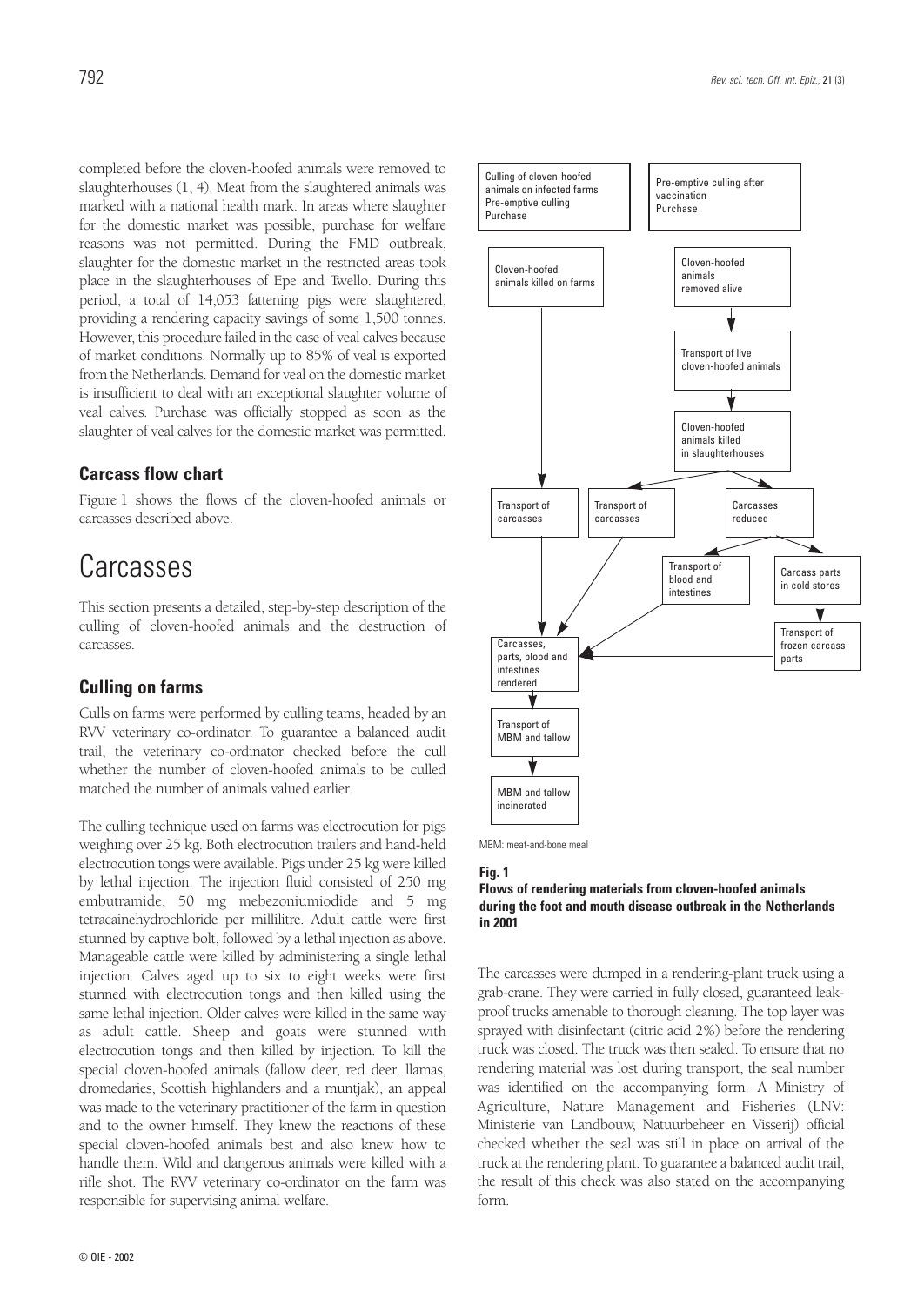## **Rendering plant**

The laden rendering truck was weighed at the rendering plant. The empty rendering truck was weighed again once the transported material had been removed. These details were likewise stated on the accompanying form. The weighing note was attached to the accompanying form. The rendering process consisted of heat treatment (133°C) at a pressure of at least 3 bar for at least 20 min. The end-products of the rendering process, MBM and tallow, were stored and eventually incinerated. This process was performed in accordance with the EC regulations for handling specified risk material (SRM) (5, 6). This trail was checked by officials from the Ministry of Health, Welfare and Sport, the ministry responsible for supervising rendering plants in the Netherlands. The rendering material flows were secured by administrative checks on the weights stored and removed (weighing the laden and the empty vehicles at the rendering plant and at the incineration plants).

## **Incineration plant**

The end-products of the rendering process, MBM and tallow, were incinerated at an incineration plant. The entire process, including verification is described above.

## **Removal of live animals from farms for culling**

The removal of live cloven-hoofed animals, vaccinated 14 or more days earlier, was co-ordinated by an RVV official. Vehicles were rented by LNV and used for these activities only. The vehicles were fully cleaned and disinfected after each transport. Transport from a farm to a central culling place was possible on the basis of one-to-one transport only. All cloven-hoofed animals were counted before being moved. The number of animals counted was matched against the number valued earlier and these numbers had to correspond. The number of animals per transport was recorded on the accompanying form. Transports took place under seal and were accompanied by an LNV official. The seals were also referred to on the accompanying forms.

## **Slaughterhouse**

On arrival of the truck at the central culling place, the seal was checked and the animals brought in were counted again. Both results were recorded on the accompanying form, thus securing a balanced audit trail. Carcasses were either deep-frozen or not, depending on the rendering capacity available. If sufficient rendering capacity was available, animals were killed by bleeding after stunning, and carcasses were transported to a rendering plant immediately. If insufficient rendering capacity was available, the carcasses were deep-frozen. After bleeding, a few limited dressing actions were performed, namely: the heart, lungs and the gastrointestinal parts were removed and the carcasses were quartered. The carcass parts were immediately coloured with methylene blue and then refrigerated in the slaughterhouse. The blood, heart, lungs and the gastrointestinal parts were taken to the rendering plant immediately. All

products leaving the slaughterhouse were weighed. This guaranteed that all animals killed had actually left the slaughterhouse for a rendering plant or a cold-storage plant.

## **Cold-storage plant**

The carcass parts, wrapped in plastic wrapping and packed in big wooden crates, were stored in designated cold-storage plants (–18°C). To guarantee that all deep-frozen vaccinated FMD carcass parts and purchased FMD carcass parts actually reached the rendering plant, the cold-storage plants kept a balanced, kilogram-based storage and removal register. Trucks were weighed laden and empty on arrival at the cold-storage plants. Trucks were also weighed empty and laden when taking frozen carcass parts to a rendering plant. The vehicles were weighed again, laden and empty, on their arrival at a rendering plant. Each consignment that arrived at or left the cold-storage plants was supervised by an LNV official. In addition, all freezer cells containing vaccinated FMD carcass parts and purchased FMD carcass parts were sealed by LNV officials. Frozen carcass parts were always moved in sealed freezer trucks with an accompanying form.

## Products and other items

This section describes the conditions in which products and other items were removed from farms where culls had been performed.

#### **Manure**

Apart from the difficulties encountered in providing sufficient culling and rendering capacity, manure also presented a major problem during the FMD campaign. Soon after the commencement of the campaign, large quantities of manure had to be disposed of. The following solutions were finally devised. Manure on infected farms was taken to an incineration plant in open, disinfected containers. After loading, the top layer of the manure was doused with citric acid 2%. Although citric acid is a weak acid and the buffering capacity of manure probably partly neutralises the effect of the acid, citric acid was chosen because lowering the pH is much more effective in inactivating the FMD virus than increasing the pH using sodium hydroxide 2%. The container was then sealed with two layers of plastic sheeting and netting. Transportation of such consignments took place under seal with an accompanying form. The form identified the seal and the checks performed on the seal at the incineration plant. Sealing and checking of seals were the responsibility of an LNV official. Manure was mixed with household refuse, thus ensuring a higher calorific value which would guarantee proper incineration.

Slurry was acidified to pH<5.0. This was carried out with nitric acid 38%. The acid had to be properly mixed with the slurry so mixing was conducted by a special tanker truck equipped with mixing arms. Checks on mixing activities and on the resultant acidity of the mixture were performed by an LNV official.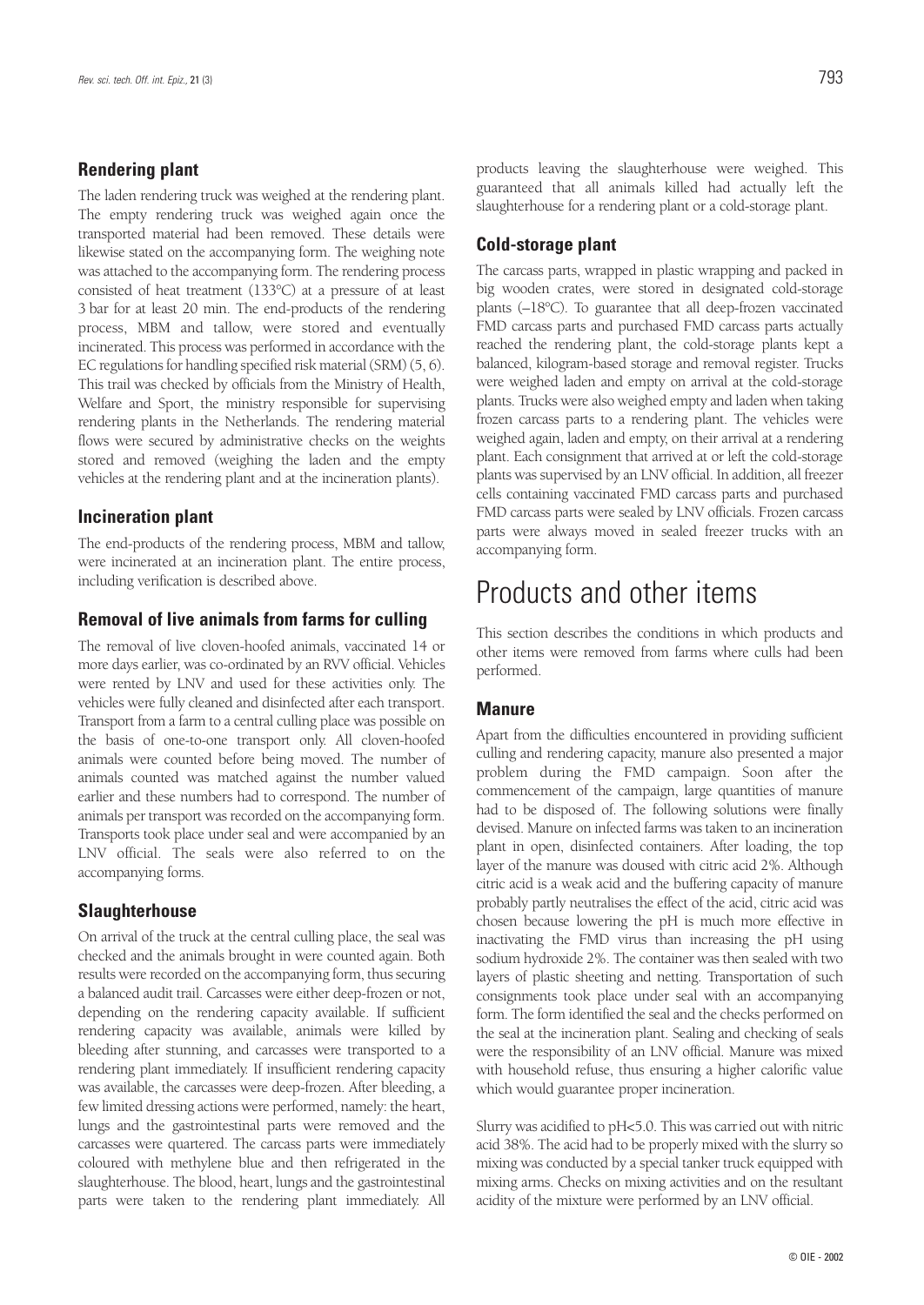One of the most practical solutions adopted was to leave the manure or slurry on the farms so that any FMD virus present would decay. There was an 80-day waiting period for infected farms and a 30-day waiting period for farms where pre-emptive culling had been carried out and where the serum samples proved negative. The 'infected' or 'suspected' status of these farms was not lifted until these periods had passed.

All vehicles used to remove or process manure or slurry were subjected to stringent cleaning and disinfection protocols when entering and leaving the farms. Disinfection was carried out using citric acid 2%.

#### **Milk**

After being acidified with citric acid to pH<5.0, milk from infected farms and farms where pre-emptive culling had been performed was taken to a rendering plant and included in the destruction process. The milk was transported in closed and sealed tanker trucks. On the farm, an LNV official affixed a seal on the tanker truck and the milk was transported with an accompanying form. An LNV official checked the seal at the rendering plant. The outcome of this check was noted on the accompanying form. Trucks carrying the milk did so on a oneto-one transport basis. To ensure proper compensation, the tanker truck was weighed laden and empty at the rendering plant.

Milk from farms where cloven-hoofed animals had been vaccinated went to a designated dairy factory in Zwolle (in the surveillance zone) and was processed there in conformity with EC regulations (3). The milk underwent high temperature short time (HTST) treatment and was then heated again until a negative reaction to the peroxydase test was obtained. The endproduct of these treatments, powdered milk, was then available for human consumption.

All vehicles carrying milk were subjected to a strict cleaning and disinfection protocol before entering and leaving the farms, rendering plants and dairy factory. Disinfection was carried out using citric acid 2%.

#### **Feed**

Feed was subjected to the same regulations as manure.

#### **Implements and produce**

Implements and produce (such as cheese from dairy farmers with on-farm production) from farms where culling had been undertaken, that might have become contaminated and could not be disinfected, were taken to an incineration plant and incinerated there. Transportation took place under seal with an accompanying form. The seal was affixed and checked by an LNV official. Trucks were subjected to a stringent cleaning and disinfection procedure when entering and leaving the farms and incineration plants. Disinfection was carried out using citric acid 2%.

# Lessons learned

Animal disease control depends on the speed with which control measures can be taken and pre-emptive culling is one of these measures. Pre-emptive culling makes heavy demands on culling and rendering capacity.

### **Culling capacity**

Suppressive vaccination was found to compensate for a lack of culling capacity. Pending pre-emptive culling, suppressive vaccination proved an effective means to control the further spread of the virus, without reducing the speed of counter measures.

An added advantage of suppressive vaccination is that clovenhoofed animals can be moved alive to slaughterhouses (14 or more days after vaccination). Culling under these circumstances proves less of an emotional burden for the livestock farmers involved. In addition, the use of slaughterhouses as central culling places substantially increases available culling capacity.

#### **Rendering capacity**

The available rendering capacity only became a problem when large numbers of animals were killed in slaughterhouses. Solutions such as the burying or burning of carcasses are impossible to implement in the Netherlands for environmental reasons (the Netherlands has a high groundwater level and a high population density) and because of lack of social support. An effective solution to the rendering capacity problem was the temporary storage of carcass parts in cold-storage plants, which eliminated the second bottleneck.

### **Agreements and contracts**

To be able to implement immediate and efficient control measures in the event of an outbreak, clear agreements must be reached in advance with all parties involved. This guarantees that everybody knows what is expected of them during an outbreak. This clarity is very important, particularly at the commencement of an outbreak because sufficient uncertainties already exist at that stage.

These agreements should be laid down in contracts. One of the essential items in such a contract is stating how both expert staff and all necessary resources can be scaled-up. To combat outbreaks effectively, sequential scaling-up should be provided for. The inability to scale-up may result in the authorities involved being overtaken by events and possibly losing control of the situation. Financially, too, it is far more attractive to make agreements on prices during a disease-free period than during the course of a disease outbreak. Contracts need to be concluded with parties such as those responsible for laboratories, rendering plants, slaughterhouses, cold-storage plants, incinerators, disinfection companies, suppliers of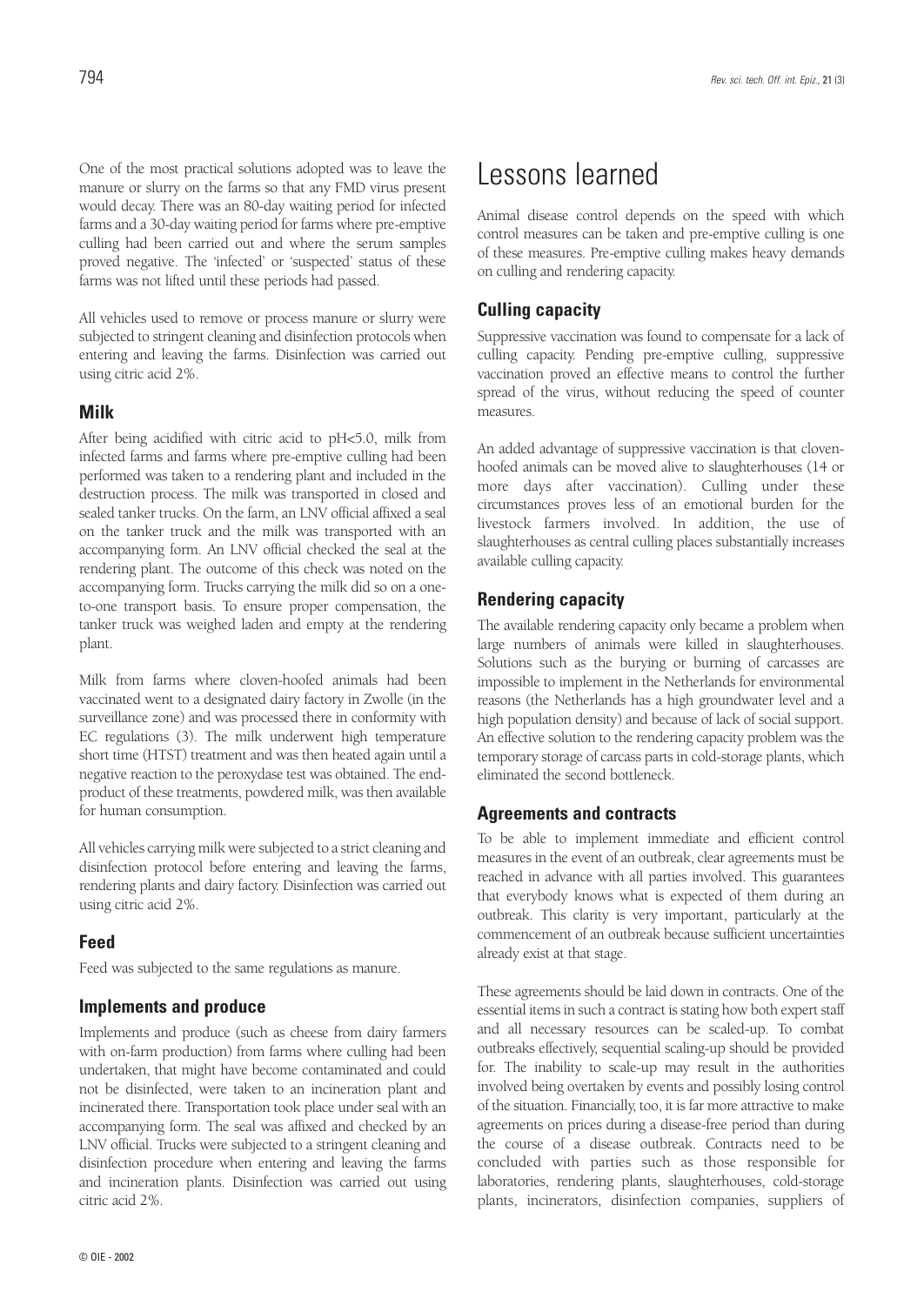equipment, employment agencies, owners of grab-cranes, shower trucks and livestock trucks, information technology companies and accommodation suppliers.

The validity of all the required (environmental) licences should also be checked in advance, in co-operation with relevant government agencies. These might be licences to extend the

production time of a rendering plant, licences for the temporary storage of frozen carcass parts, the temporary storage of MBM and for the incineration of manure, feed, implements and produce from suspected or infected farms. This issue may cause considerable and unnecessary delay during an outbreak.

■

# **Destruction des cadavres d'animaux : l'expérience acquise par les Pays-Bas à l'occasion du foyer de fièvre aphteuse survenu en 2001**

### PF de Klerk

#### **Résumé**

Durant l'épizootie de fièvre aphteuse survenue en 2001, le principal problème logistique rencontré aux Pays-Bas a été celui de l'insuffisance des capacités d'abattage et d'équarrissage. Pour résoudre ces deux difficultés, une « vaccination suppressive » a été pratiquée. Celle-ci a tout d'abord permis de freiner une éventuelle propagation du virus, les biongulés vaccinés ayant pu être abattus lorsque la capacité d'abattage était redevenue suffisante. Ces biongulés vaccinés ont en outre pu être transportés vivants, après l'écoulement d'un laps de temps d'au moins 14 jours après leur vaccination, vers des centres d'abattage. Dans ces abattoirs centralisés, il a été possible de congeler une partie des cadavres et de remédier ainsi au manque de capacité d'équarrissage. Les quartiers congelés ont été détruits par la suite, une fois la capacité d'équarrissage redevenue suffisante. Un sérieux audit rétrospectif, basé entre autres sur le contrôle du tonnage de viandes traité par l'abattoir, a été la garantie que tous les biongulés qui avaient été vaccinés, abattus et temporairement congelés, avaient finalement bien été détruits.

#### **Mots-clés**

Abattoirs – Audit – Cadavres – Capacité d'abattage – Capacité d'équarrissage – Destruction des cadavres – Entrepôts frigorifiques – Fièvre aphteuse – Pays-Bas – Vaccination.

■

# **Eliminación de cadáveres animales: experiencias en el caso de los Países Bajos después del brote de fiebre aftosa en 2001**

PF de Klerk

#### **Resumen**

Los principales problemas logísticos hallados durante los brotes de fiebre aftosa en los Países Bajos en 2001, fueron la insuficiente capacidad de sacrificio de los biungulados en la explotación y la insuficiente capacidad de tratamiento final de